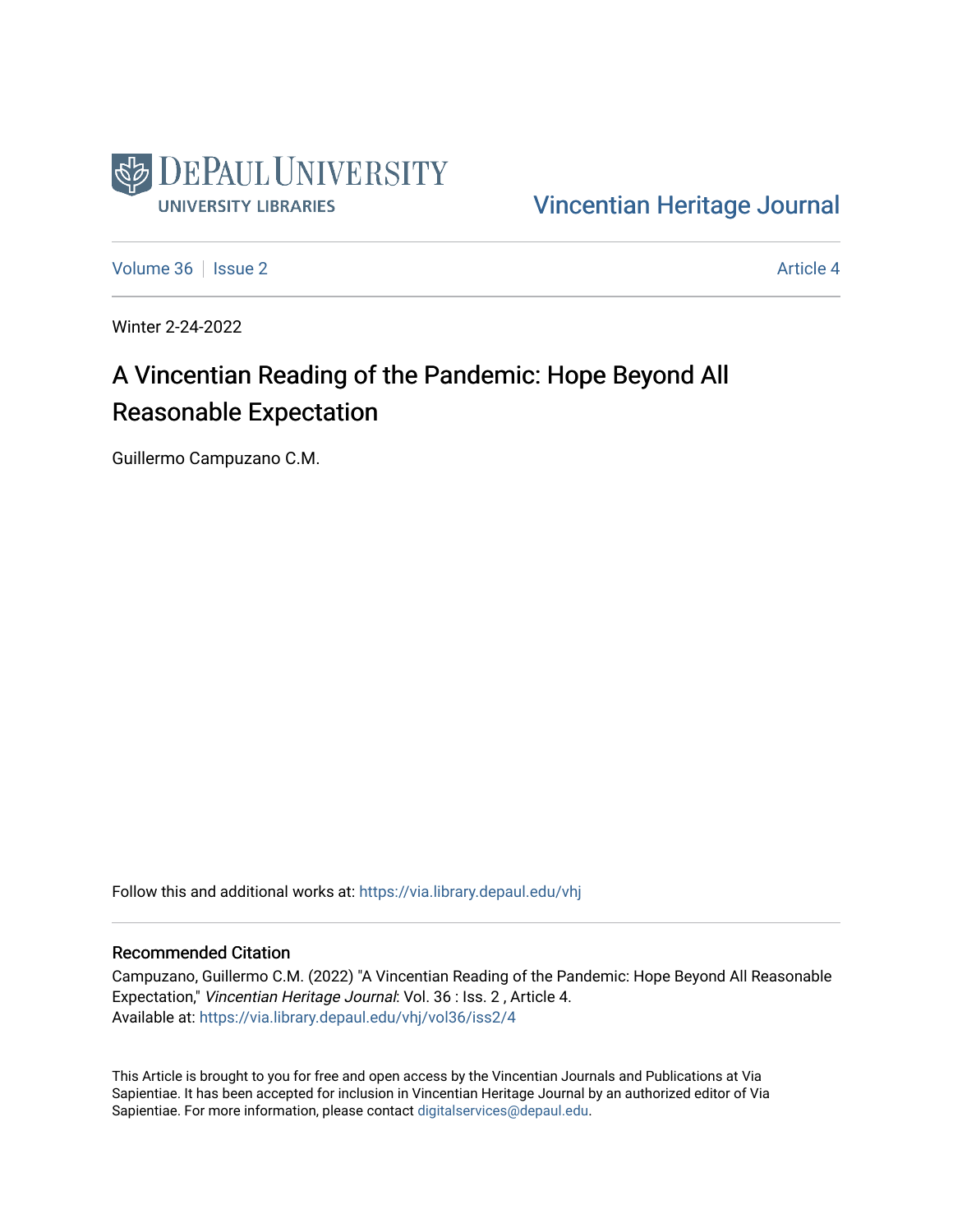# **A Vincentian Reading of the Pandemic: Hope Beyond All Reasonable Expectation**

**Guillermo Campuzano, C.M.**

#### **BIO**

**GUILLERMO CAMPUZANO, C.M.**, is a Vincentian priest originally from Colombia who is a member of the Western Province of the Congregation of the Mission. Father Campuzano currently serves as Vice President of the Division of Mission and Ministry at DePaul University. He previously served at the United Nations as a representative of the Congregation of the Mission. Father Campuzano is the founder and former coordinator of the Vincentian International Network for Justice, Peace, and the Integrity of Creation and served as chair of the United Nations' Working Group to End Homelessness. Father Campuzano has vast experience in working with and advising religious life communities in different capacities. He was a human rights worker in the justice and peace project of the Catholic Church in Colombia. He has a passion for advocacy for different communities and has been frequently invited to advocate for those on the margins around the world. Currently, Father Campuzano is a member of and an advisor to the national team of Migration Ministry of the Catholic Church of the US. He also serves as the current coordinator of the interdisciplinary team that advises the President of the Conference of Religious Life in Latin American and the Caribbean (CLAR). Father Campuzano has a master's in pastoral psychology from San Buenaventura University in Colombia, a master's in human services and counseling from DePaul University, and a specialization in existential anthropology from Del Prado Community.

**[Previous Article](#page--1-0)**

**[Next Article](#page--1-0)**

**[Table of](#page--1-0)  [Contents](#page--1-0)**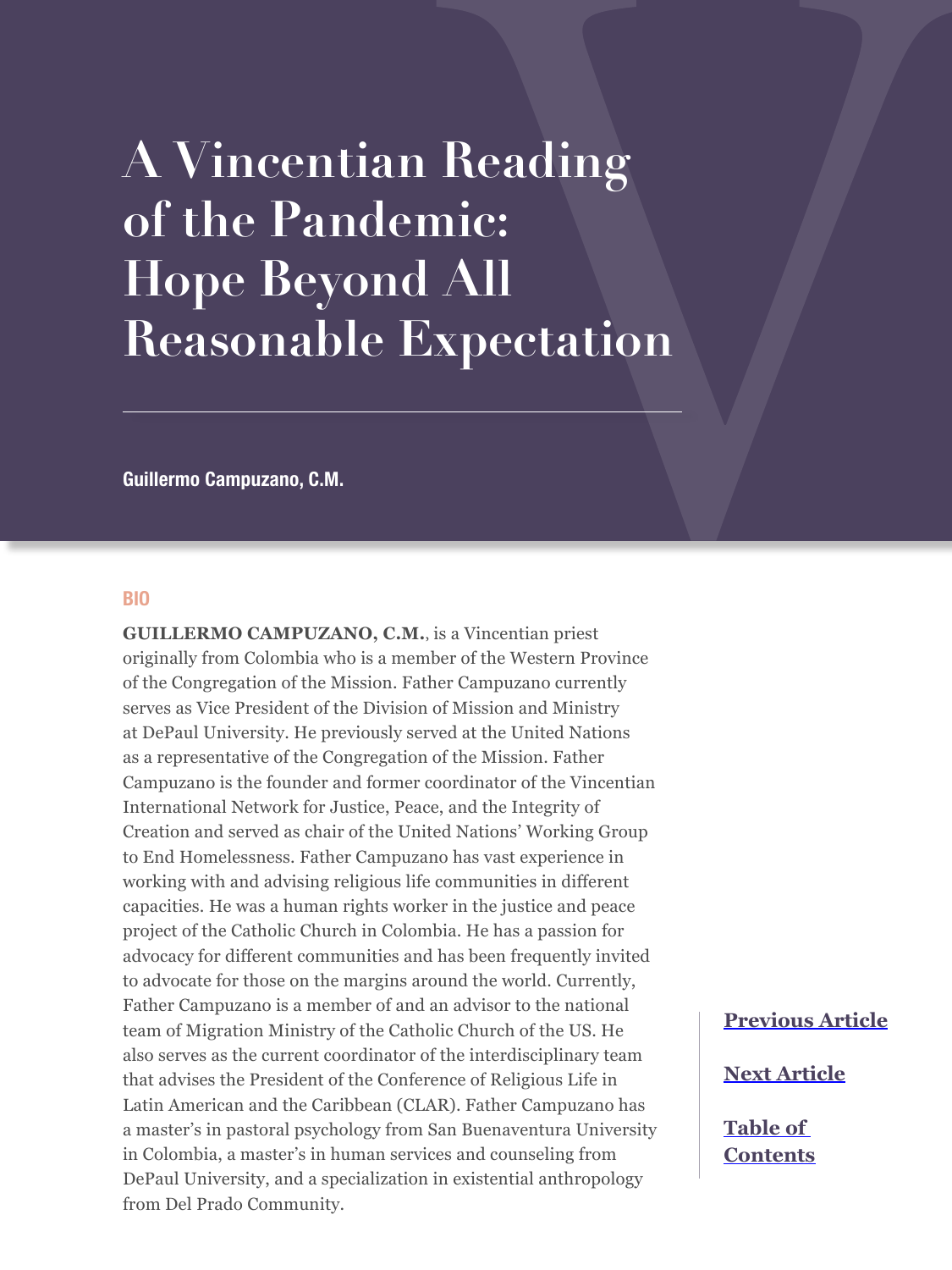#### **Introduction**

 $\blacksquare$  do not know at what point during the COVID-19 pandemic these words will reach you. The changes are so fast and unpredictable that writing about it becomes almost impossible. The crisis is lasting much longer than we all expected. As I write today, the big question is about equity in the distribution of vaccines as large portions of the planet have no access to them. With much of the world unvaccinated, how can we ever overcome the pandemic?

There are those who continue to insist that the pandemic has made us all equal. These writers apparently do not understand the difference between being confined in a house of five or seven rooms with a garden and being confined alongside a big family in only one or two rooms. There is a difference between being able to order food online without leaving your home and having the fear that if you do not go out and work there will be nothing on the table to feed your children. Confinement for those who moved their offices to their houses is different from confinement for those who, if they stay at home, will starve. On top of which, many who do have to leave their homes for work have no access to our health system and so very well may die if they become infected. Never as divided and unequal as we are today, beautiful words like "equity" and "access" are still dreams under construction amid our fragile humanity.

This has not been different at DePaul University. For instance, early in the process of adjusting our classes and programs to a virtual model, we discovered that navigating online classes and programs presented new ethical challenges for instructors, staff, and students: Zoom disparity. Some lacked adequate internet connectivity, others felt vulnerable in showing their home backgrounds to classmates, or lacked any private space to work and be on camera. Our schools decided to create simple protocols to promote Zoom engagement and student equity. The main intention of these protocols was to protect our students' privacy, equity, and safety. Many of our students experienced new challenges like food or housing insecurity, while others who already suffered from these conditions found them becoming even worse. Many had difficulties finding a job or paying their tuition. Different programs were created to provide them with integral support, and significant additional financial assistance was provided outside the norm.

My reflections are born from my own experiences at DePaul, meditation, prayer, and the need to accompany people and groups who have asked for my help. In different moments, I have been invited to share words from our Vincentian theology and spirituality that could accompany the day-to-day experiences of these individuals and communities. These are simply some personal theological and spiritual reflections born from the global impact of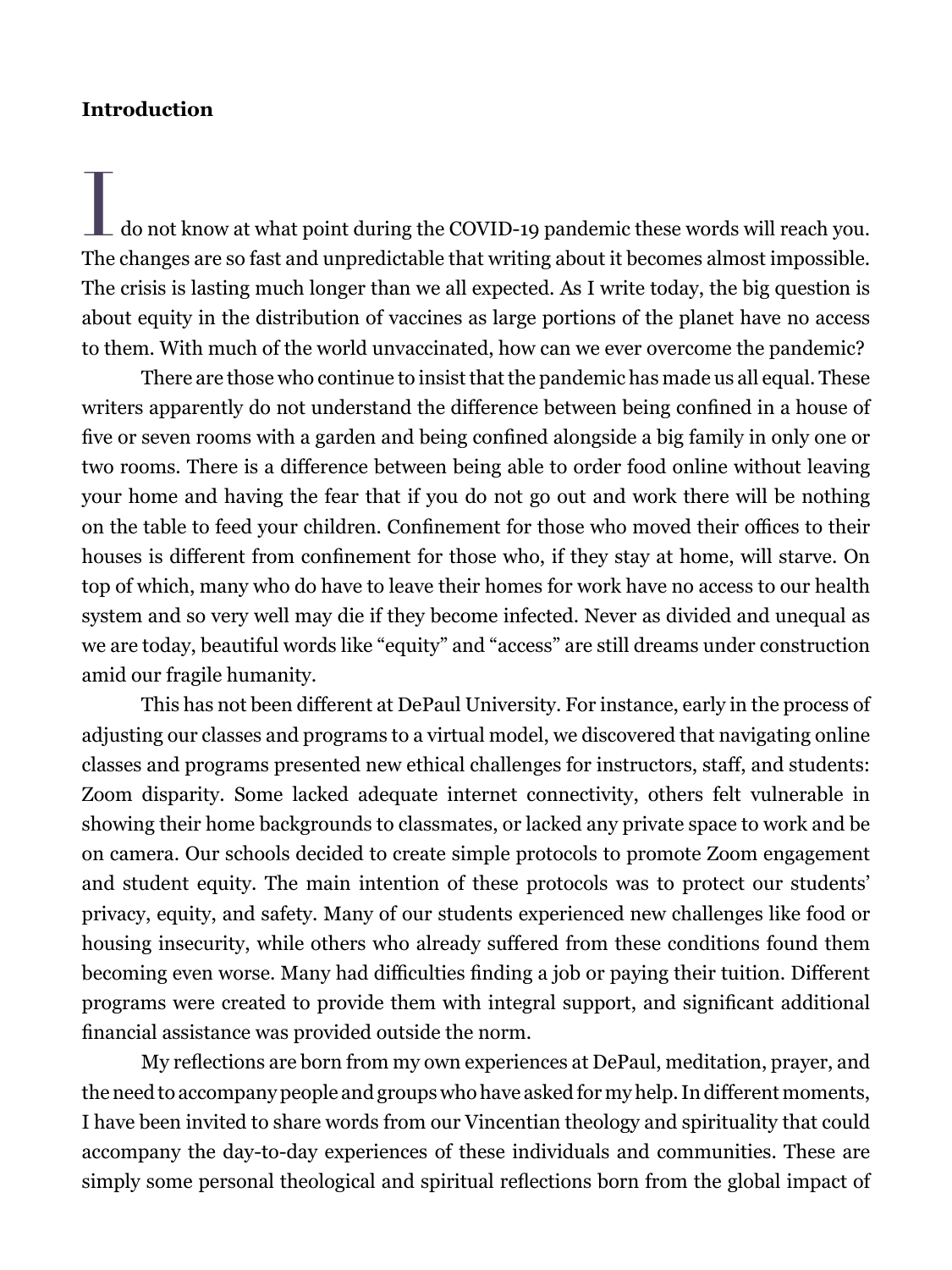<span id="page-3-0"></span>

## **[Click to enlarge](#page-13-0)**

*A quiet Wabash and Jackson Blvd. intersection at the height of evening rush hour during the COVID-19 pandemic the week of March 22, 2020.*

*Courtesy DePaul University/Randall Spriggs*

the pandemic. They are big-picture perspectives that I have felt called upon to share with people both in my role as vice president of DePaul's Office of Mission and Ministry and as a frequent consultant to religious communities.

In the past, I have often rejected classic theologies, theologians, and scholars because they seem unable to shed light on things that are concrete. They seem stuck in the past or reliant upon irrelevant dogmatic constructions. Today we must share a message to keep alive the hope of the hopeless, a message that will help people find meaning despite their uncertainty and their undeniable pain and fear, despite the awful realities that the pandemic has unveiled: inequity, injustice, discrimination, racism, manipulation of politics for personal gain, etc. To do this, we must face reality. We must recognize the world's interconnectedness, the importance of small things, and the presence of God in the pandemic.

#### **Reality: Unbearable language?**

Vincentian theology is not afraid of reality and its language. We understand that it is preferable to let reality hit us, teach us, and speak to us without filters, without our rushing to interpret it. Being faithful to what is real is as important as being faithful to our own ideals. Faithfulness to reality always begins with listening, reading, and meditating. These are actions that enable us to carry reality inside and finding its meaning there. More than words and theories, reality reveals to us the directions in which life and history are leading.

This past year many of us have experienced a general sense of disorientation. We were collectively pounded by the unknown. Today we are still living in the anxiety and the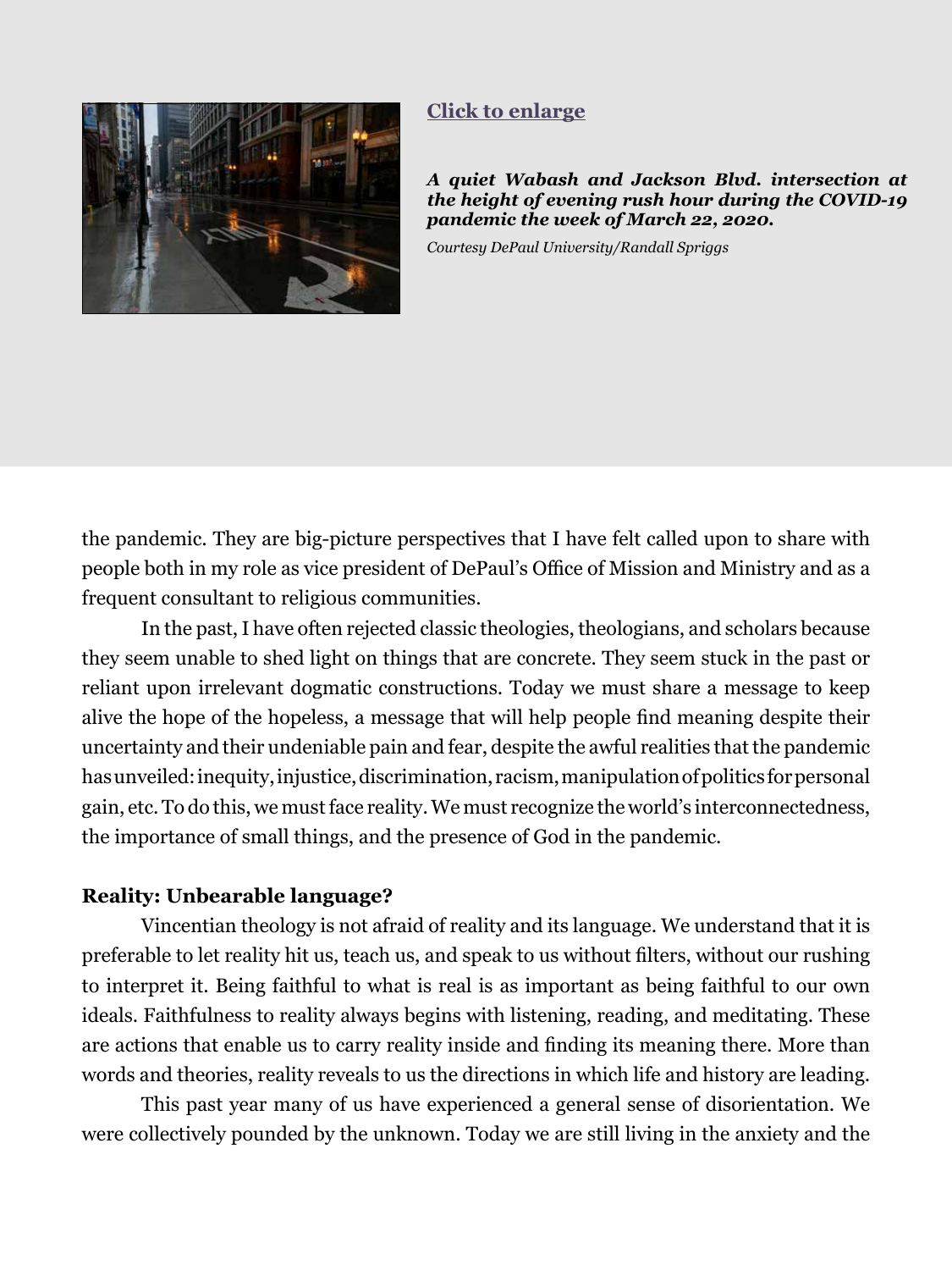uncertainty of what will come next. Most of us have slowly found a certain new normality in our daily life, yet internally we continue to deal with questions, doubts, and fear. We have been touched directly or indirectly by the pandemic and at the least know people who have suffered because of it.

Vincentian theology welcomes reality as a singular human experience and an opportune word of God that can turn every situation, however dramatic it may be, into a "favorable time of salvation" (2 Corinthians 6:2). Reality is a channel of the word of God as important as Scripture and tradition. The life of Vincent de Paul, more than his writings or conferences, is a vivid example of how to read and interpret reality and to transform it into a time for healing, restoration, and transformation. We are invited to find each other in reality even when we disagree intellectually and to identify creative ways to transform anything that causes pain, exclusion, and humiliation to the human person or anything that puts life in all its forms at risk. Reality is a place of encounter, action, and new meanings. It is always said that the Vincentian way is very pragmatic. This Vincentian pragmatism develops into a Vincentian humanism/environmentalism, which places the most abandoned as well as our planet at the center of reflection and action.

As he struggled with painful emotions, Vincent remained convinced that, no matter what the circumstances, we must never abandon the poor. They are "our portion" in life, he stated. He was firm in telling the members of his Family that, even in extremely difficult circumstances, we must be creative in finding ways to tend to the needs of the suffering. Vincent wrote to Alain de Solminihac, "The poor country people stricken with the plague are usually left abandoned and very short of food. It will be an action worthy of your piety, Excellency, to make provision for this by sending alms to all those places. See that they are put into the hands of good pastors, who will have bread, wine, and a little meat brought in for these poor people to pick up in the places and the times indicated for them … or to some good layperson of the parish who could do this. There is usually someone in each area capable of doing this act of charity, especially if they do not have to come into direct contact with the plague-stricken."1

In Christian incarnational theology, reality is the primary channel of the word of God because this word has a voice, a voice They (the Triune God) used to make everything. It is a voice They continue to use to give direction to history, to be present in reality as described

<sup>1</sup> Robert Maloney, C.M., "COVID-19: Some Wisdom from the Past. The Experience of St. Vincent de Paul," *The Way of Wisdom* (blog), 1 April 2020, [https://blogs.depaul.edu/dmm/2020/04/01/covid-19-some-wisdom-from-the-past-the-experience-of-st](https://blogs.depaul.edu/dmm/2020/04/01/covid-19-some-wisdom-from-the-past-the-experience-of-st-vincent-de-paul/)[vincent-de-paul](https://blogs.depaul.edu/dmm/2020/04/01/covid-19-some-wisdom-from-the-past-the-experience-of-st-vincent-de-paul/)/.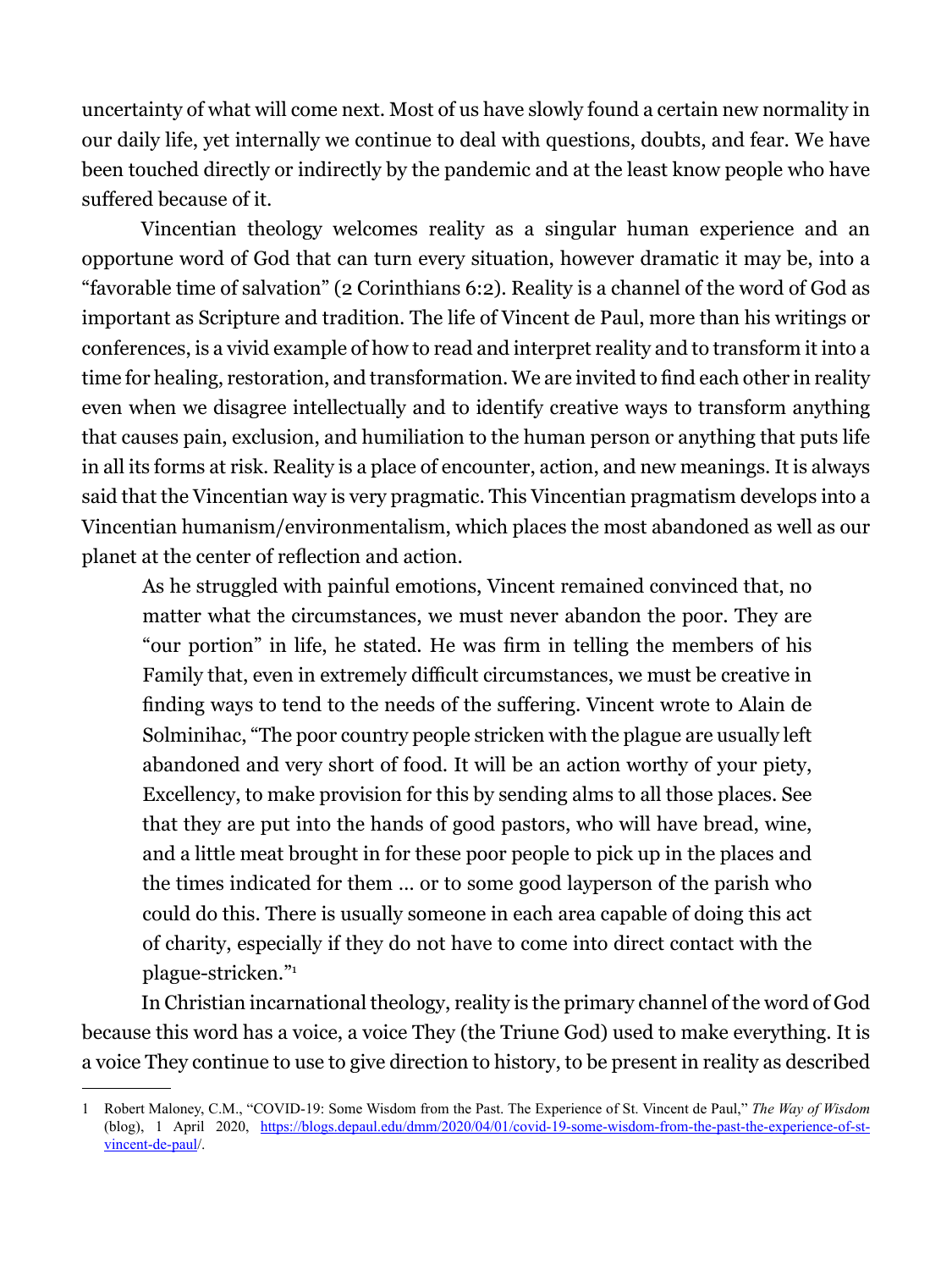after the Second Vatican Council: "… to carry [out] her task, the Church has always had the duty of scrutinizing the signs of the times."2

I am totally convinced that the very foundation of the Vincentian spirit began with, and still demands, a specific approach to understanding reality. It is rooted in the experience of all those on the margins of society deprived of their essential rights to food, education, health care, clothing, and housing, as well as all victims of systemic injustice due to their race, sex, sexual orientation, social class, religion, etc. In this sense I believe that human dignity; human rights; diversity and equity; solidarity and compassion; systemic change and political advocacy; new forms of leadership; and functional, real democracy are Vincentian themes. In these "signs of the times" we find a concrete Vincentian call wherever we are in the world for effective and pragmatic transformation as found in the origin of our collective experience.

DePaul University decided to respond to the reality of the pandemic based on common guiding principles grounded in our common pragmatic Vincentian spirit. One of DePaul's core principles is that all of our students are our mission, and we take care of each one of them with equity. Following the Vincentian spirit, we are especially attentive to our most vulnerable students. Guiding principles for DePaul (referenced in the article by Dr. Gabriel Esteban in this special issue) that emerged during the pandemic were built on this one original principle of mutual care for all, with special attention to those on the margins. The principles were referred to consistently in all of the administration's decisions and became our main tool in defining our strategies and establishing concrete ways for DePaul to be inclusive, responsive, and accountable. The guiding principles were:

- to take care of our people: personal safety, mutual care, social responsibility, equity and inclusivity were paramount.
- to share governance, practice distributive leadership, and use collective wisdom: all voices were important.
- to make decisions with the future in mind.

These principles included the following ideas as reference points:

- Open and transparent communication at all levels was critical.
- Speed was of the essence—time was against us and DePaul's administrative working team and others throughout the organization needed to make decisions quickly.
- To the extent possible, decisions needed to be simple and easy to implement.
- We were to do our best—we would make mistakes. Perfection was not the goal, especially during a period of such uncertainty.

<sup>2</sup> Paul VI, *Gaudium et Spes*, numbers 3–4, 7 December 1965, Vatican.va, at: [https://www.vatican.va/archive/hist\\_councils/ii\\_](https://www.vatican.va/archive/hist_councils/ii_vatican_council/documents/vat-ii_const_19651207_gaudium-et-spes_en.html) vatican\_council/documents/vat-ii\_const\_19651207\_gaudium-et-spes\_en.html.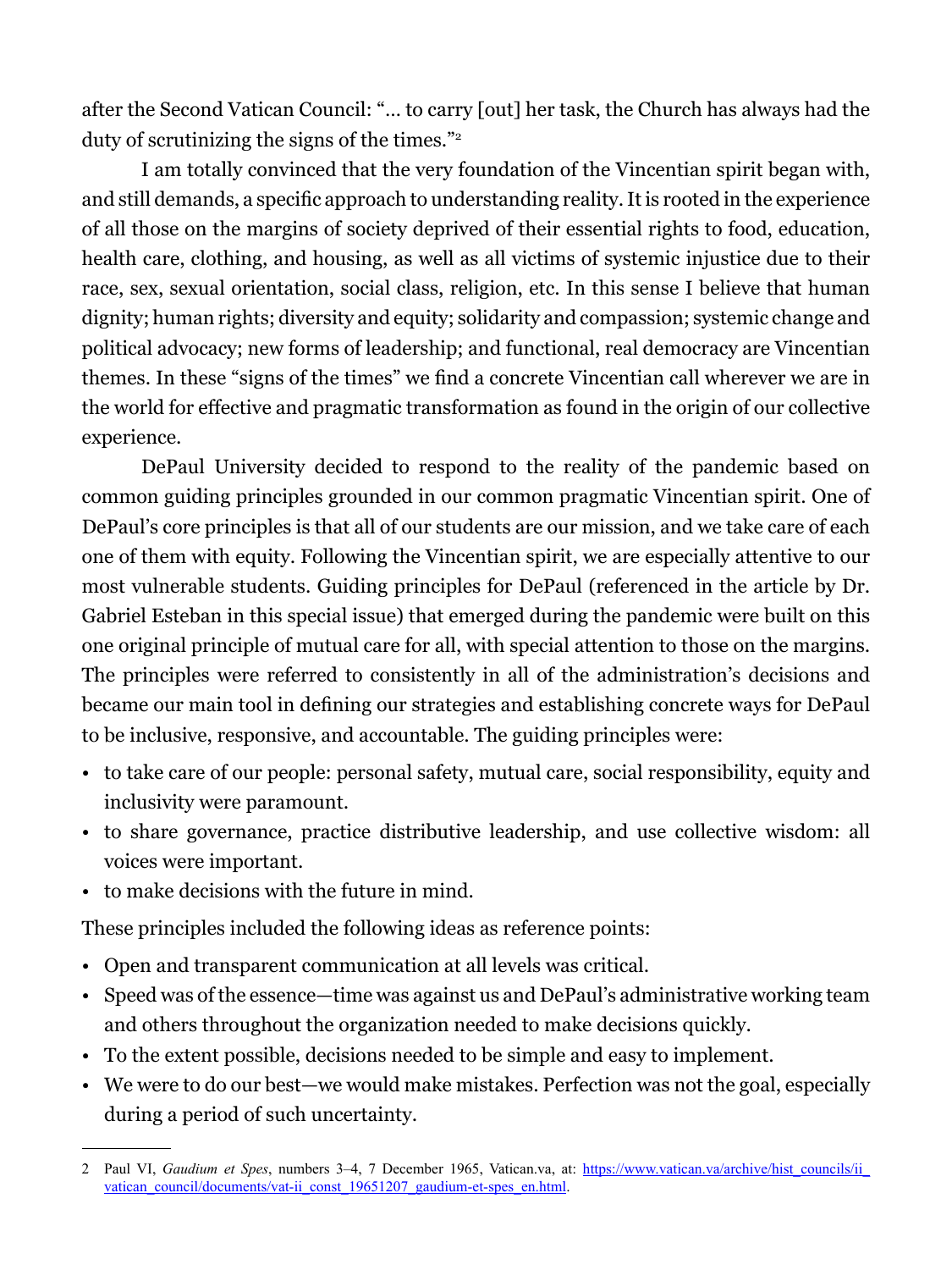<span id="page-6-0"></span>

# **[Click to enlarge](#page-14-0)**

*Signs posted on the 11th floor cafeteria in the DePaul Center emphasize social distancing. September 9, 2020, on the Loop Campus.* 

*Courtesy DePaul University/Maria Toscano*

These principles enabled us to keep functioning and to provide the best education and care that we could to the DePaul community. But we would be remiss if we stopped with operational lessons from the pandemic, so I would like to share some broader thoughts as well.

In the context of a global and generalized "limit situation,"3 the most important lesson of the pandemic has come in the form of basic memory: the memory of our own mortality and the memory of our interconnectedness. Most people have probably had thoughts about being infected with the virus and possibly dying. The lesson we have learned in this time is something that we try to forget with our many myths of immortality. Humans are vulnerable beings. Frailty and death are part of the essence of the human condition. It is not the only thing, but it is an essential human dimension that we cannot ignore or forget. We have been humbled by a vivid picture of our "creatureliness," by our mortality, by our essential vulnerability. Priest and theologian Henri Nouwen wrote that humility is only possible if we overcome the myth of immortality in our hearts. He said that "much violence in our society is based on the illusion of immortality, which is the illusion that life is a property to be defended and not a gift to be shared."4

<sup>3</sup> As defined in the existential philosophy of Karl Jaspers. For a brief essay on the meaning of the term, see: <https://joseluis817english.wordpress.com/2020/01/30/8/>.

<sup>4</sup> Henri Nouwen, *You are the Beloved: Daily Meditations for Spiritual Living* (New York: Convergent Books, 2017). For more information on Nouwen's work, see the Henri Nouwen Foundation's website at [https://henrinouwen.org.](https://henrinouwen.org)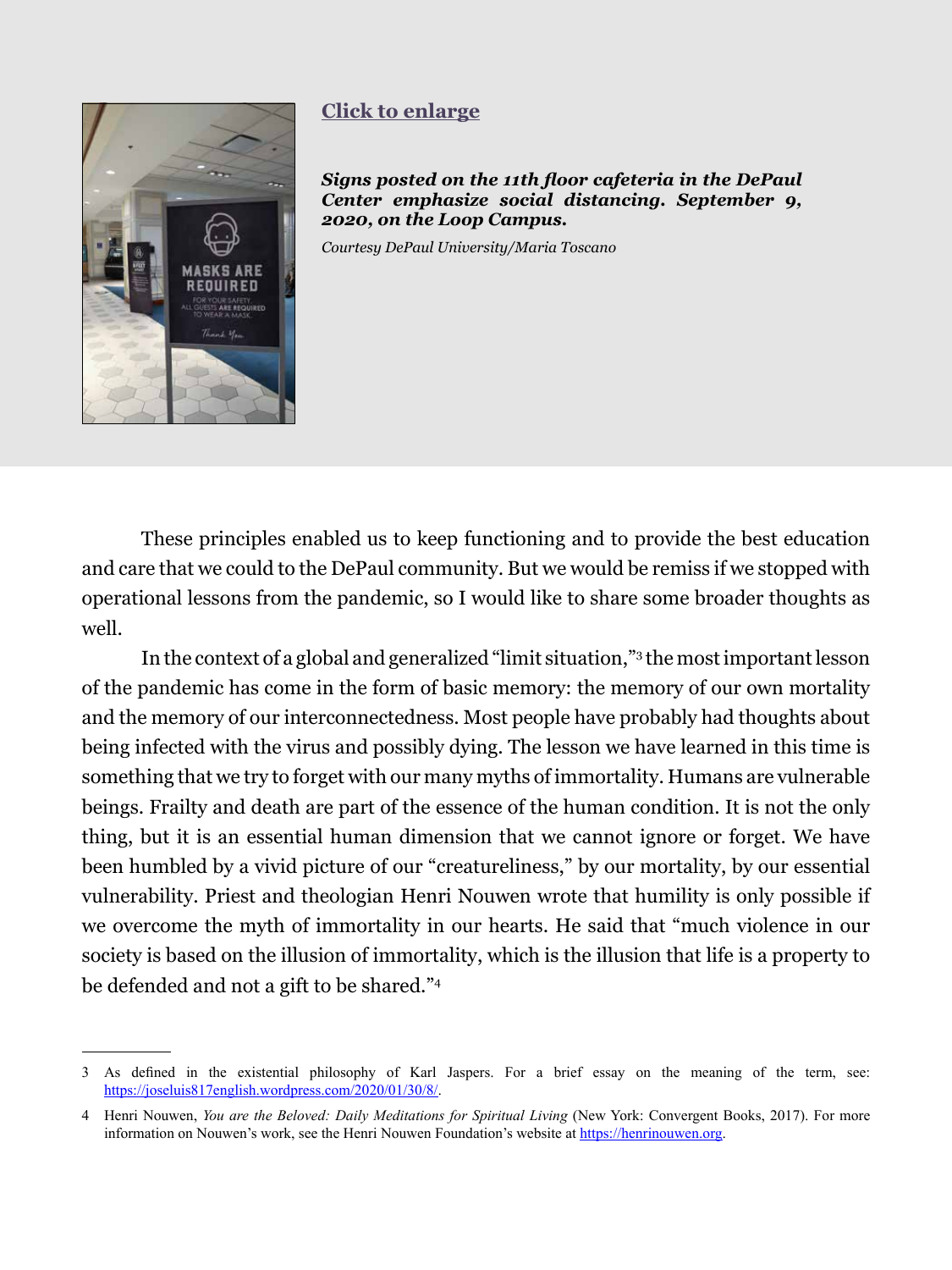## **The Smallness of Everything and the Value of Small Things**

This pandemic has shown us how small the world is. The phenomenon of globalization has been increasingly evident to us in economics, communications, relationships, etc. However, the pandemic has provided a new dimension to the globalization phenomenon and how the whole world is connected. The French philosopher Edgar Morin noted that "a very small virus in a city faraway in China has provoked a global cataclysm; has paralyzed the economic and social life in 177 countries and has caused a sanitarium catastrophe with a still unknown, shadowy, and alarming balance."5

This finding forces us to be aware of our personal responsibility since there is no private or individual action that does not have an impact on society as a whole. For better or for worse, one's actions affect the whole. Therefore, if we are not capable of offering a global response to the crisis, no one in any part of the world can really feel safe. The pandemic has taught us that we should recognize ourselves responsible for the destiny of each and every one of the planet's inhabitants. We must finally understand the global meaning of coresponsibility and mutuality. The interconnectedness of life is a beautiful gift that carries an amazing responsibility and still unknown consequences. Life in isolation is not sustainable. Human advances in transportation and communication have made clear our need to act responsibly and ethically considering the global interconnection of life.

I am very aware that the exercise of solidarity and compassion is also global, and beyond the narrow limits of our people, region, country, or even continent. It has never been so true that we are citizens of the world, being aware that we belong to a single humanity in which we belong to one another. I am a member of several networks of advocacy and action constantly struggling for transformation, for the protection of the most vulnerable of our world. These global networks are created as effective forms of resistance to a culture of consumerism, individualism, and exploitation that only benefit a very small portion of humanity and systemically destroy our planet. I thank the pandemic for unveiling to us all, in such a painful way, the *real* course of our history and its possibilities.

Consider that poverty was unbearable for vast portions of our human family before the pandemic, and now is absolutely made worse. It is my hope that the pandemic will help us rethink an economy of proximity, being closer and more self-sufficient, that is capable of better alleviating the ups and downs experienced in other regions of the earth. We must create an economy of solidarity within our human family that continues to feed us and sustain us with abundant generosity. We must nurture our planet that every morning responds with flowers, fruits, the singing of birds, and abundant water despite our transgressions, as the

<sup>5</sup> Edgar Morin, *Cambiemos de via*, trans. Núria Petit Fontserè (Ediciones Paidós, 2020), 16, Kindle.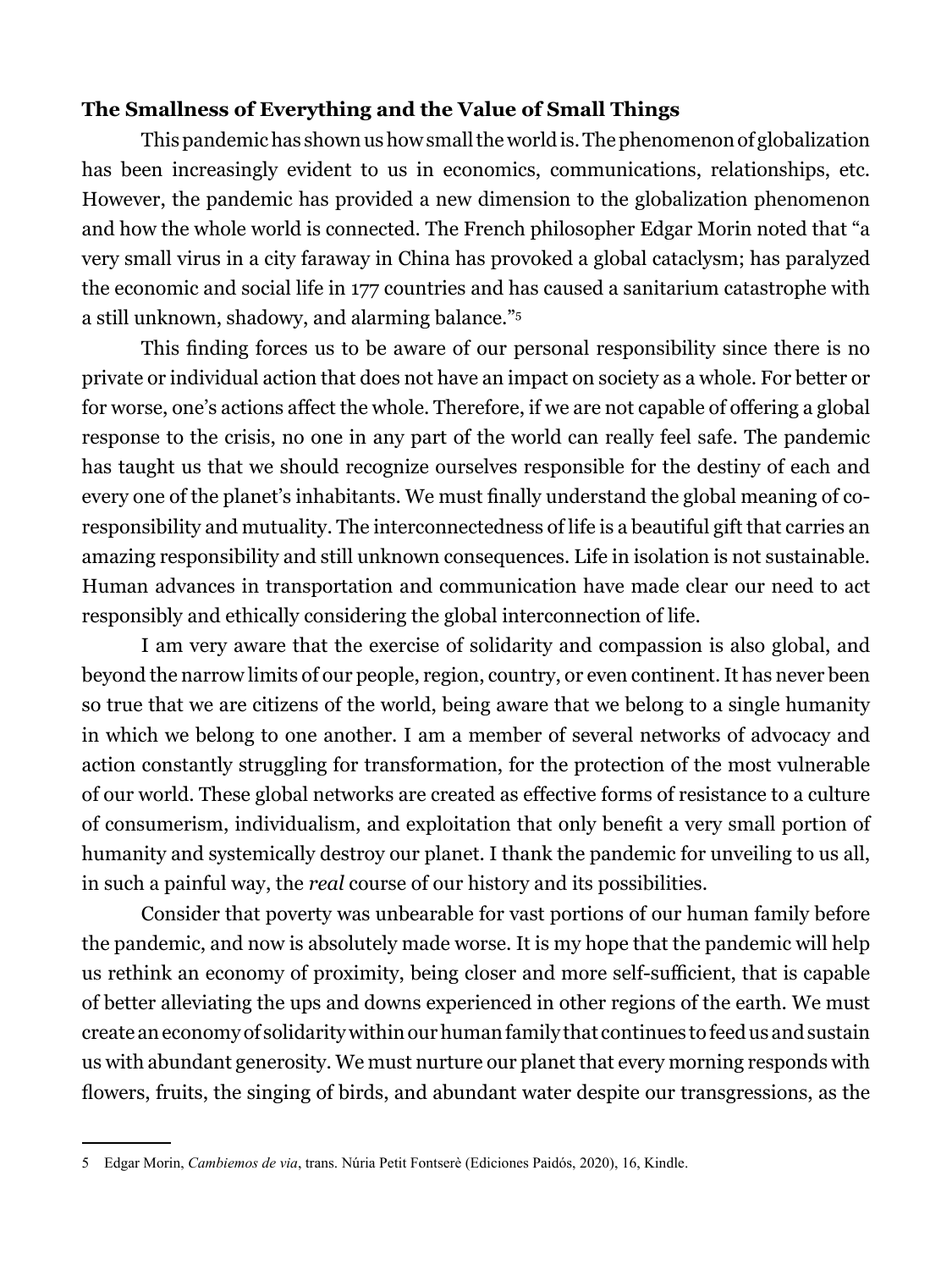founder of liberation theology Leonardo Boff has noted.<sup>6</sup> We dream that each region of the world has the capacity to be self-sufficient, self-managed, and able to supply the fundamental goods necessary for the sustainability of life. In addition to guaranteeing the sustainability of the planet, this would mean dignified development for all regions and people.

Throughout the pandemic, we have longed for the little things. Human life is not woven together by large programs or projects. These, of course, are necessary to offer us frameworks, systems, or meanings that help us live better. But the days of our lives are made up of little things that we only miss and value when we lack them: a welcoming hug from a friend; an affectionate kiss from a loved one; a table shared by family; relaxed conversation with friends at the end of a work-day; a walk or a liberating run; a class, even if boring, but face-to-face, with eye contact and personal atmosphere; a Eucharist with the physical and spiritual presence of the people of God, where the body and blood of Christ is shared .... All this and much more forms our normal existence, feeding us and giving us the necessary strength to live, even though all these things became a part of our collective unawareness and our unappreciated routines. Life is woven together by these little things that together inform our humanity.

Globalization, sustainability, generalized poverty, human trafficking, violence, homelessness, and, yes, the pandemic, are all themes that in concrete ways redefine who we, the Vincentian Family, are today. *Reality*, harsh as is may be, redefines our mystical narrative, our prophetic narrative, and our narrative of communion.

Our common Vincentian mystical narrative is a constant invitation for us to be people guided and enlightened by the Spirit. We must not be self-centered but centered on the project of God, a just society where life is protected and where all can live with dignity. When we contemplate God in silence and meditation, we see the many struggles of impoverished humanity before us, we hear the cries of the poor and our planet, and we follow the direction of life.

The prophetic narrative of the Vincentian spirit implies an option for the most abandoned of our society. This option is inseparable from an option for our planet and for all the victims of systemic injustice. The prophetic dimension of our lives demands a prophetic radiance of joy, hope, vigil, closeness—proximity or trust—mercy: in short, the good news of the gospel! Our missionary discipleship is accomplished through a permanent state of mission on the periphery. Our prophetic work includes a constant caritative work to humanize the lives of all those excluded and marginalized. It demands that we develop

<sup>6</sup> For more on Boff and liberation theology, see: [https://www.kosmosjournal.org/news/interview-leonardo-boff-a-founder-of](https://www.kosmosjournal.org/news/interview-leonardo-boff-a-founder-of-liberation-theology/)[liberation-theology/](https://www.kosmosjournal.org/news/interview-leonardo-boff-a-founder-of-liberation-theology/).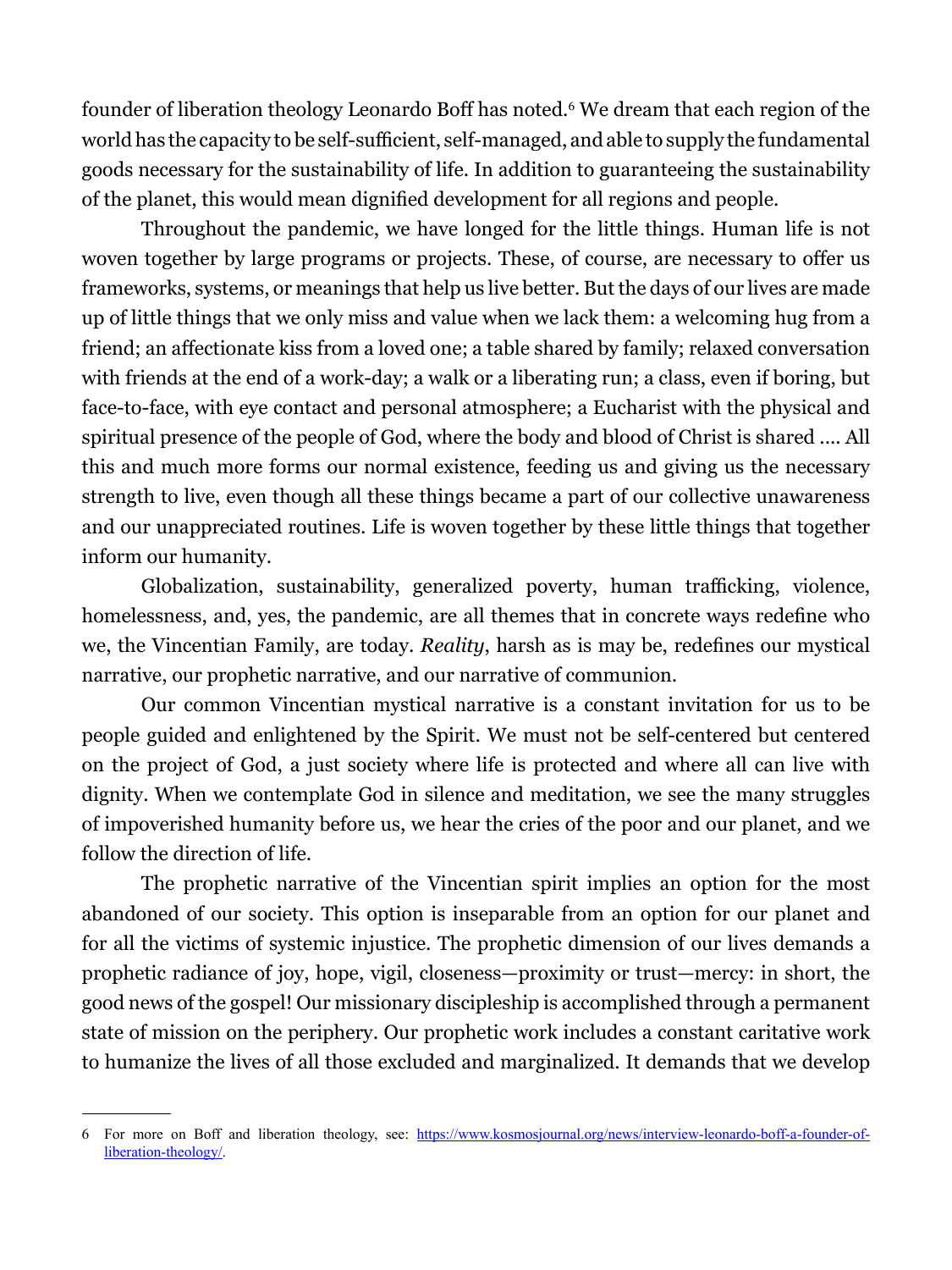projects of systemic change<sup>7</sup> and constant political advocacy so that the changes we promote are sustainable.

Our narrative of communion today is an invitation for us to continue to grow in a sense of belonging to this global family, this extraordinary network of faith and social transformation built upon unity wherein diversity is recognized and respected. Our communion is extended through all the networks we belong to, and the continual humanization of our relationships around a common mission. We are open, and every day we work to expand our interfaith, intercultural, and inter-convictional capacity. In our Vincentian Family there are lay people who live this common call through their families or jobs, and there are also consecrated people and ordained priests who have dedicated their lives exclusively to the charism. The pandemic is forcing us to think, to pray, and to reinterpret the direction of the Vincentian mission for this specific time.

#### **The Presence of God in the Pandemic: Saints and Martyrs as our Neighbors**

We have all witnessed the saints and heroes next door, just as Pope Francis said.<sup>8</sup> I speak of those people stepping up outside of our governments and institutions. The government response will be judged by its citizenry when the worst of the pandemic passes. But society is slowly opening its eyes and recognizing all those people who responded with responsibility, solidarity, and generosity, some even at the risk of their own lives, to the horrific challenges of this pandemic.

In many countries around the world, people have gone to their balconies and windows to thank with applause, songs, and posters for these anonymous heroes who have watched over and cared for the infected and the sick. There are so many that have continued working, doing jobs that seemed simple, or menial, but that have been revealed as essential in our lives. These many gestures of quiet but effective solidarity remind us of the best of the human person. Yes, our best is when we are in solidarity and offer compassion. Donations, collections, providing free services, neighborhood unity, and attention to the weakest, all illustrate a comforting tapestry of the majority of society. Their actions are a rejection and a clear denouncement of the usual profiteers who want to benefit from the misfortune and general helplessness of the other.

It is true that we speak of heroism and sanctity, but really most of these actions would fall within a sense of duty. When asked, these everyday heroes deny that they are

<sup>7</sup> For more on the Vincentian Family and systemic change, see: https://vinformation.org/en/vincentian-formation-resources/ systemic-change-resources/#intro; for a recent manual published by the Systemic Change Commission, see: [https://famvin.org/](https://famvin.org/en/files/2017/08/manual-for-systemic-change-english-2017-lq.pdf) [en/files/2017/08/manual-for-systemic-change-english-2017-lq.pdf](https://famvin.org/en/files/2017/08/manual-for-systemic-change-english-2017-lq.pdf).

<sup>8</sup> See, for example, Francis, *Gaudete et Exsultate*, 2018, Vatican.va, at: [https://www.vatican.va/content/francesco/en/apost\\_exhorta](https://www.vatican.va/content/francesco/en/apost_exhortations/documents/papa-francesco_esortazione-ap_20180319_gaudete-et-exsultate.html) [tions/documents/papa-francesco\\_esortazione-ap\\_20180319\\_gaudete-et-exsultate.html](https://www.vatican.va/content/francesco/en/apost_exhortations/documents/papa-francesco_esortazione-ap_20180319_gaudete-et-exsultate.html).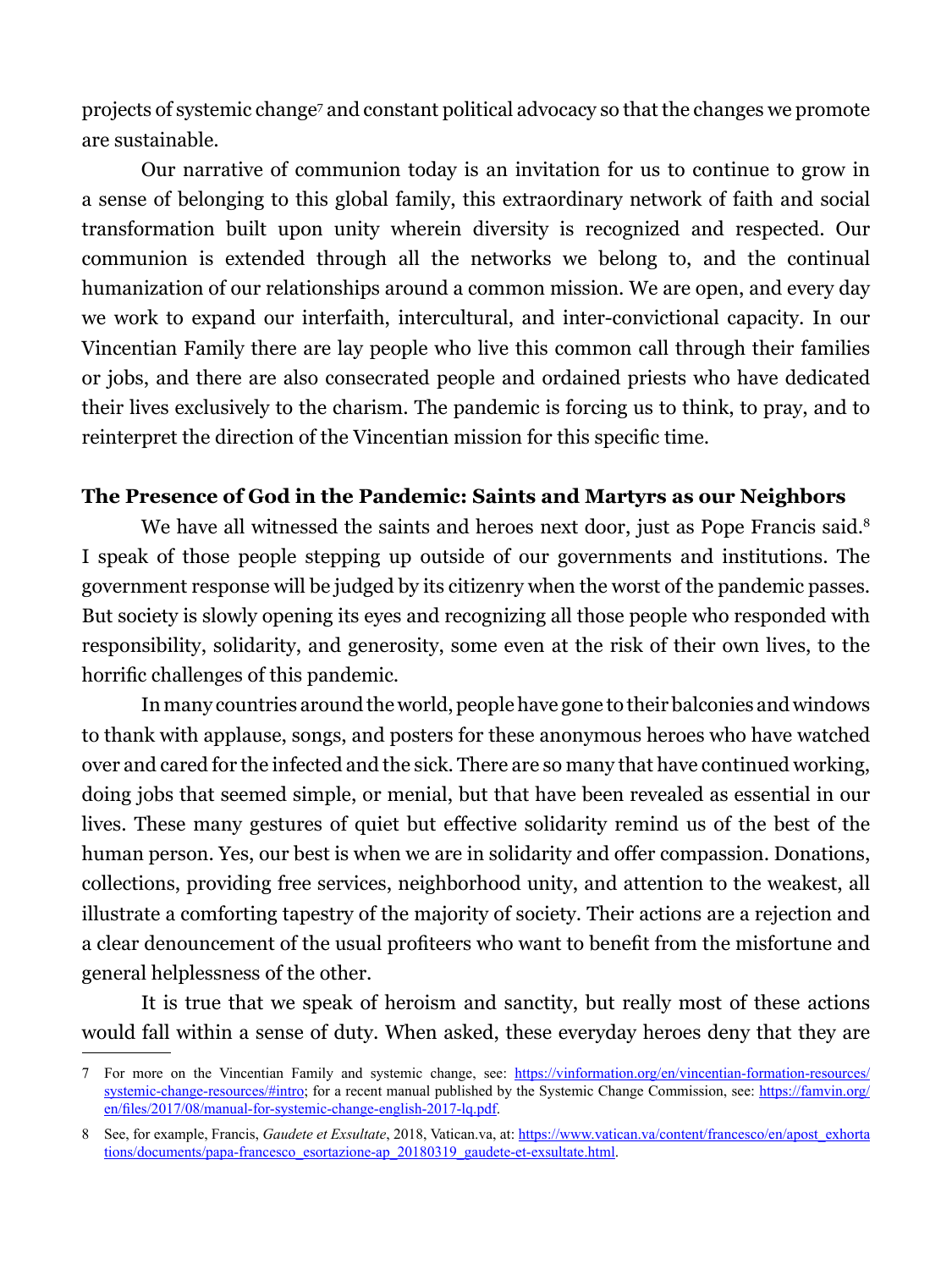heroes; they are simply doing their duty. After this pandemic, we will have to ask ourselves what has happened to society from a moral standpoint that action born from a sense of duty and responsibility is seen as heroic. I recently heard it said that when common sense seems exceptional, society has become radicalized to the extreme. What can be said of declines in political and social life is perfectly extrapolated to moral life. However, it is still just and good to recognize the many heroes and saints next door. By offering their time, work, knowledge, expertise, and ultimately their bodies for the health of others, they have given light and hope to humanity.

It is important not to lose hope. Preaching during Holy Week of 2020, Rainero Cantalamesa of the Pontifical House said that the virus is not a plague or punishment for a sinful humanity. He reminded everyone that God has plans for our welfare, to give us a future with hope (Jeremiah 29:11).<sup>9</sup> According to him, the pandemic offers a call for relational conversion in all directions, including our relationship with nature. It recalls Paul of Tarsus in his exhortation to the Christians of Rome when asked about the place of God in the face of the suffering of creatures: If God is with us, who is against us?10 God is present in this situation, not behind the virus as a punishment. God is suffering the pandemic with us and being a force of transformation and resurrection for the sustainability of life.

Similarly, we can and must read this historical moment. The situation we are experiencing has specific causes that we must learn about. But it is also legitimate to say from a faith perspective that in it and through it, God is calling us. We are being asked not only to respond adequately to the emergency, but to transform our way of life, and to relate to nature, with others, and with God in a more humane way as Jesus showed us in the gospels. God is here in this way, and not as the cause of misfortune. God is found not in the virus, but in the strength to respond to it with wisdom, solidarity, intelligence, and compassion. They call us to be holy and merciful as They are always in all circumstances (Matthew 5:48; Luke 6:36).

Some philosophers and thinkers have spoken of the pandemic as an event capable of provoking the advent of a new humanity.11 As we carefully approach this anthropological possibility, we realize that there is a tremendous tension between the advent of a new and united humanity and the advent of an inhuman humanity. We must be cautious of the ego as the only referent of meaning, direction, and the only valid tool used in decision-making.

The inability to discern how we belong to each other is behind the failure of our current global struggle with the pandemic: racism, systemic and sustained injustice, economic

<sup>9 &</sup>quot;Pope Celebrates Passion of the Lord, as Papal Preacher Reflects on Covid-19 Pandemic," *Vatican News*, 10 April 2020, at: https://www.vaticannews.va/en/pope/news/2020-04/pope-francis-passion-of-the-lord-cantalamessa-sermon-coronavirus.html.

<sup>10</sup> Rom 8:31.

<sup>11</sup> Morin, *Cambiemos de via*, 16.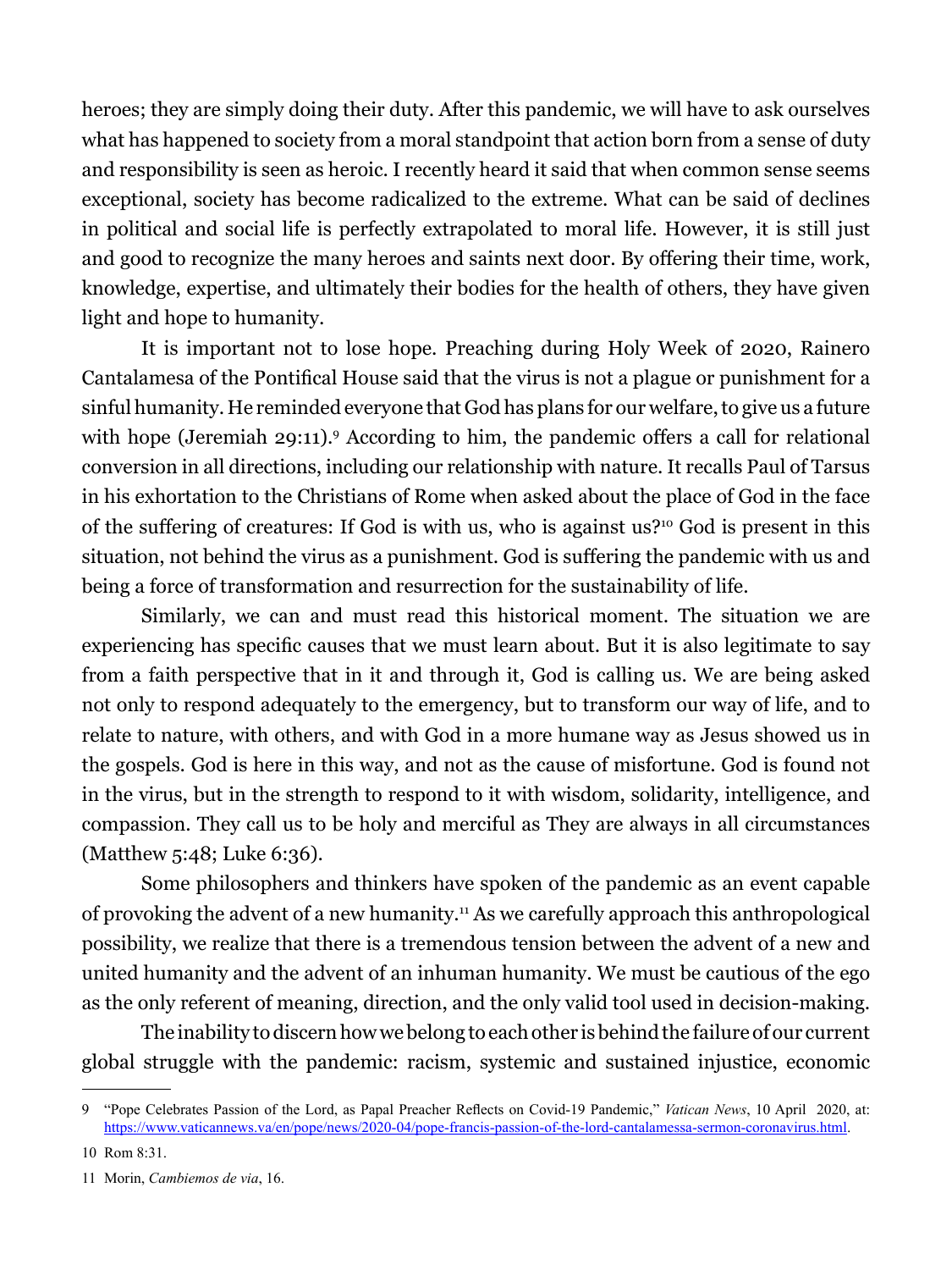<span id="page-11-0"></span>

# **[Click to enlarge](#page-15-0)**

*Michael Van Dorpe, then program manager for faculty and staff engagement in the division of Mission and Ministry, staffs the front desk of the Mission and Ministry office in the Lincoln Park Student Center during the COVID-19 pandemic the week of March 16, 2020.* 

*Courtesy DePaul University/Jeff Carrion*

inequality, environmental degradation, political radicalization, religious fundamentalism, and all of the conflicts that cause us to hide behind our insecurities. The underlying crisis continues to be an anthropological crisis generated by the way we understand ourselves, how we see others, and the ethical or unethical behaviors that this understanding and vision provoke.

As said at the beginning, both immersing ourselves in the crisis and taking distance from it, to interpret it, to make sense of it, is perhaps the most necessary contribution and the most typical of the prophecy we are called to live as people of faith. Faith does not take us away from the pandemic but allows us to enter its essence from the outside, to open it to new horizons in a profound communion and solidarity with humanity, with the earth, and with history. This is the time for prophecy, and this prophecy calls for the audacity to enter this and other crises without fear, with a deep sense of the whole and the common good.

#### **Conclusion**

Today we have a real chance to enter a movement that transforms meanings and paradigms; that promotes humility, decision-making, sincerity, and coherence; and that shuns alienating theories and alarmist, apocalyptic, pietistic, naive readings of reality. This is a message that I want DePaul students, faculty, and staff to know. This is something I hope the whole world can reflect on. Behind the pandemic is an opportunity for humanity to react before it is too late. This is an opportunity for all of us. A change of meaning and paradigms means assuming a new lifestyle, immediately. New behaviors are the most credible way of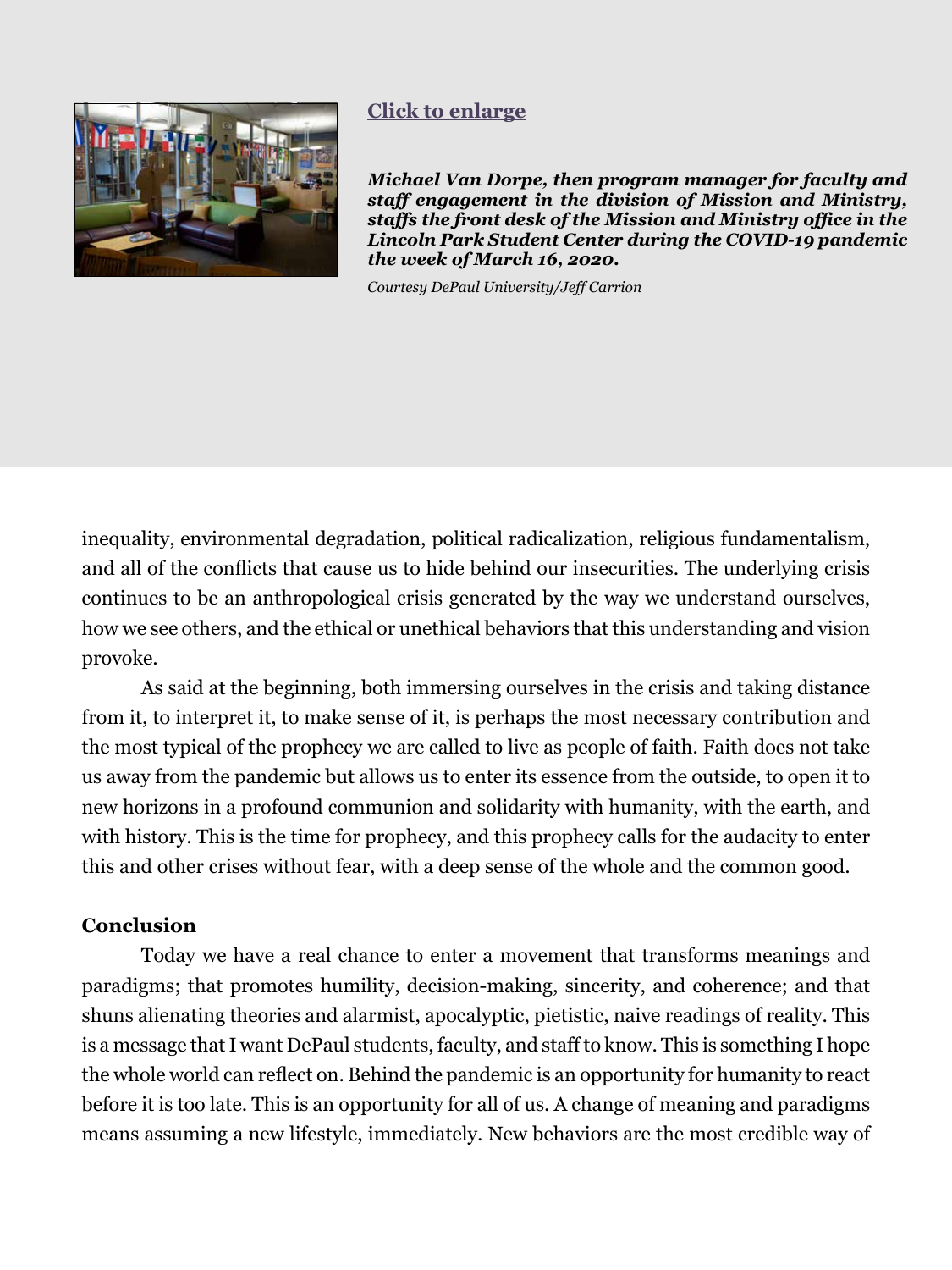any transforming action, especially in a society drowning in misinformation. We still must choose a future with meaning and hope, a future that is sustainable for the generations coming after us.

Recently, in spaces of sociopolitical and economic decision-making, there has been a great controversy about the primacy of life over the economy, of the person over the institution, of the common good over the individual good. The pandemic has forced the regeneration of political action. Political leaderships around the world have been unmasked by the decisions they have made, and the criteria used to make those decisions, in facing a public health crisis.

I have read with interest of the recent natural phenomena happening in many places on earth. The waters of the seas are becoming multicolored again, ocean life flourishes, birds have dared to return to cities, wildlife has been spotted roaming deserted streets, the sky has become bluer as levels of pollution have dropped, and even the ozone layer is recovering. It seems like the whole of earth and all its forms of life have been freed from the most lethal of viruses: humanity and its dependence upon an irrational lifestyle.

May this be a defining moment in our global commitment to all of life, not simply to human life. Hopefully we will recognize that all forms of life are harmoniously woven, a mysterious tapestry that reveals the creative hand of God who watches over everything. May we be able to understand the language of nature and its apparent relief when we disappear. I hope that we can understand what the resilience of life means, the resilience of the earth, and from that contemplated experience we might find our own resilience.

For people of faith, for our Vincentian Family, the pandemic is a time for love, action, and justice to be creative to infinity. What does it mean for us to call on God when considering the many dogmatic comforts of life we are used to? What does it mean to say faith when life appears so vulnerable before us? What do dialogue, relationships, and networking mean when we have become used to empty social, educational, and celebratory rituals in which communication is a superficial exercise? Will humanity react, will we respond to this opportunity the pandemic affords? Will we be willing to transform our perceptions, our actions, and our lifestyles for something bigger than ourselves, even if simply a gesture of solidarity with the world, our children, and the generations to come?

> **Table of [Contents](#page--1-0)**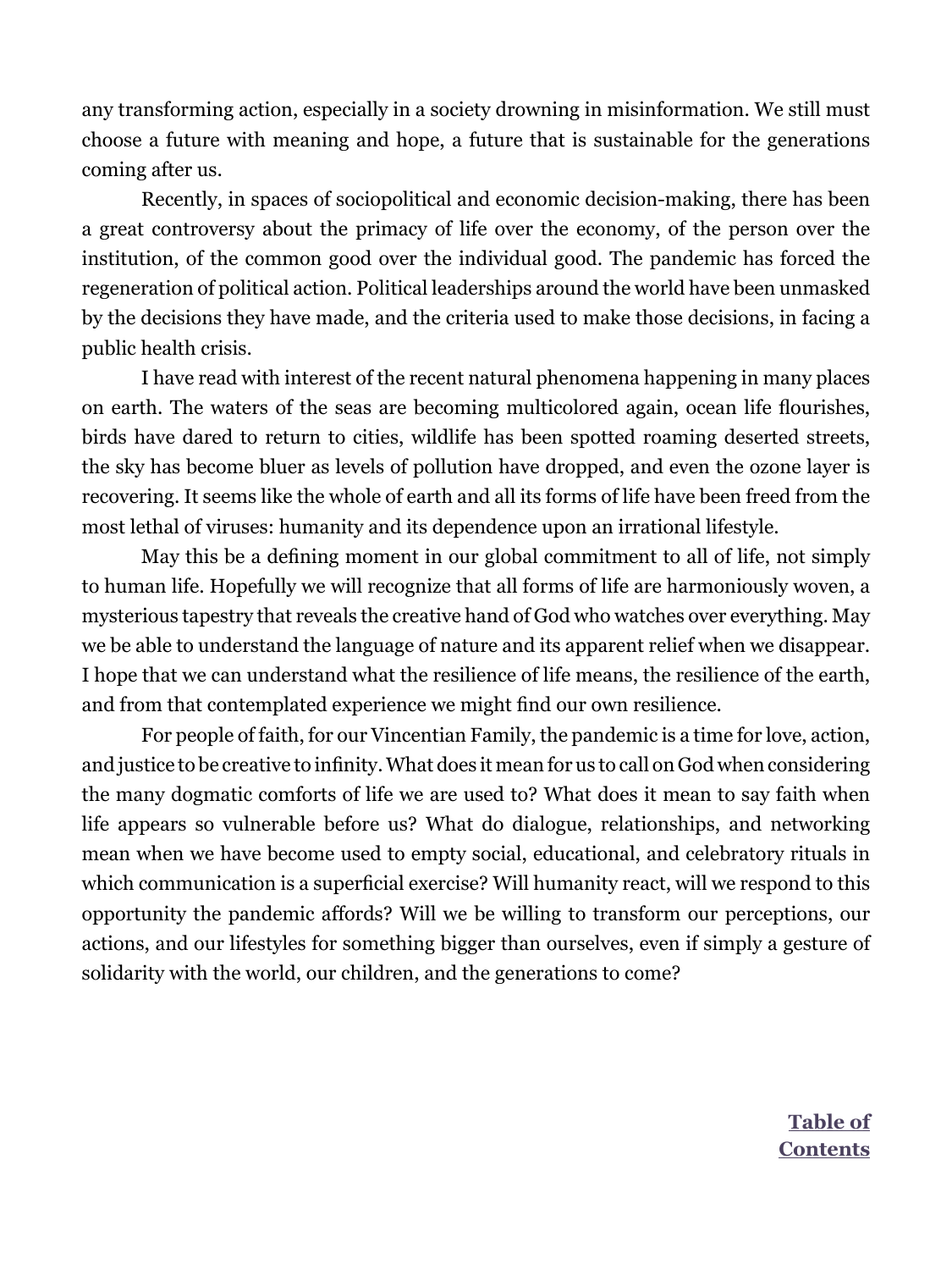<span id="page-13-0"></span>

# **[Click to go back](#page-3-0)**

*A quiet Wabash and Jackson Blvd. intersection at the height of evening rush hour during the COVID-19 pandemic the week of March 22, 2020.*

*Courtesy DePaul University/Randall Spriggs*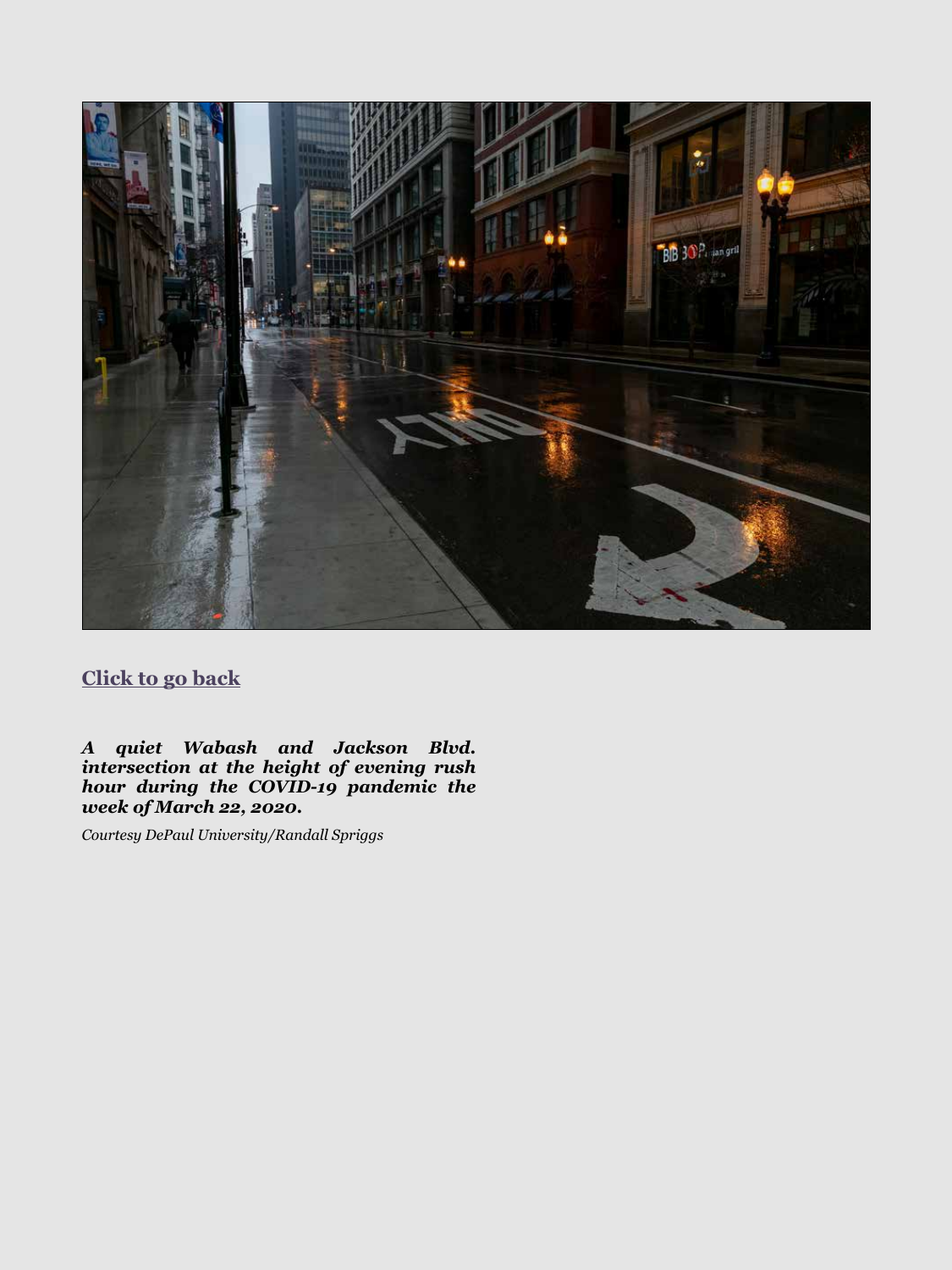<span id="page-14-0"></span>

# **[Click to go back](#page-6-0)**

*Signs posted on the 11th floor cafeteria in the DePaul Center emphasize social distancing. September 9, 2020, on the Loop Campus.* 

*Courtesy DePaul University/Maria Toscano*